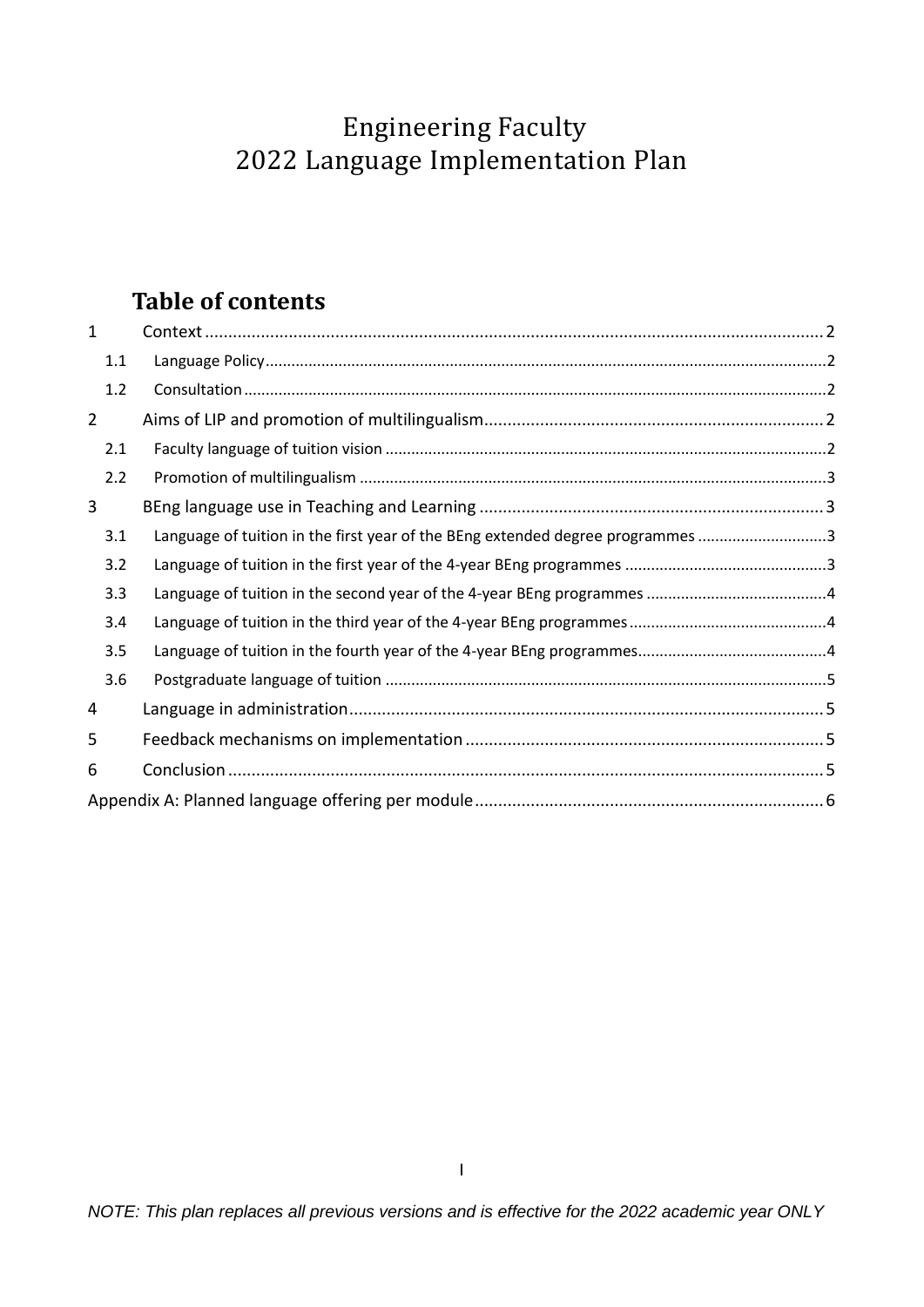### <span id="page-1-0"></span>**1 Context**

#### <span id="page-1-1"></span>**1.1 Language Policy**

This Language Implementation Plan (LIP) was compiled in accordance with the "Language Policy of Stellenbosch University" that was approved by the University Council on 2 December 2021. As required in Section 7.4.3 of the Policy, the Language Implementation Plan records the language arrangements for learning and teaching in the Engineering Faculty.

This plan gives effect to the language planning requirements given in Sections 7.4.2.1 and 7.4.2.2 of the Policy:

- $\triangleright$  The English offering is maintained so as to achieve full accessibility to SU for academically deserving prospective and current students who prefer to study in English.
- > The Afrikaans offering is managed so as to sustain access to SU for students who prefer to study in Afrikaans and to further develop Afrikaans as a language of tuition where reasonably practicable.

#### <span id="page-1-2"></span>**1.2 Consultation**

The Language Implementation Plan is the result of consultation with the Faculty's Programme Committee (which includes four student representatives) and the Faculty's Management Committee. The members of these committees were sent a draft copy of the Language Implementation Plan and asked to their input, which was integrated by the Vice-dean: Teaching and Quality Assurance. The resulting plan was approved by the Faculty's Management Committee and submitted to the Academic Planning Committee, the Faculty Board and the Senate.

### <span id="page-1-3"></span>**2 Aims of LIP and promotion of multilingualism**

#### <span id="page-1-4"></span>**2.1 Faculty language of tuition vision**

The Language Implementation Plan also largely gives effect to the Engineering Faculty's vision regarding language of tuition (approved by the Faculty Board on 19 February 2016). In this vision, the Faculty states:

- $\triangleright$  Student learning is very important to us. We want to formulate our language of tuition to enable students to learn effectively.
- $\triangleright$  We wish to promote a culture of accessibility and inclusivity in our Faculty and adapt our language of tuition, where necessary, as we strive towards this goal.
- $\triangleright$  We strive for excellence measured to international standards. As part of this we wish to develop and expand international exchanges on undergraduate level.
- $\triangleright$  We wish to contribute to the development of Afrikaans as an academic language, where possible.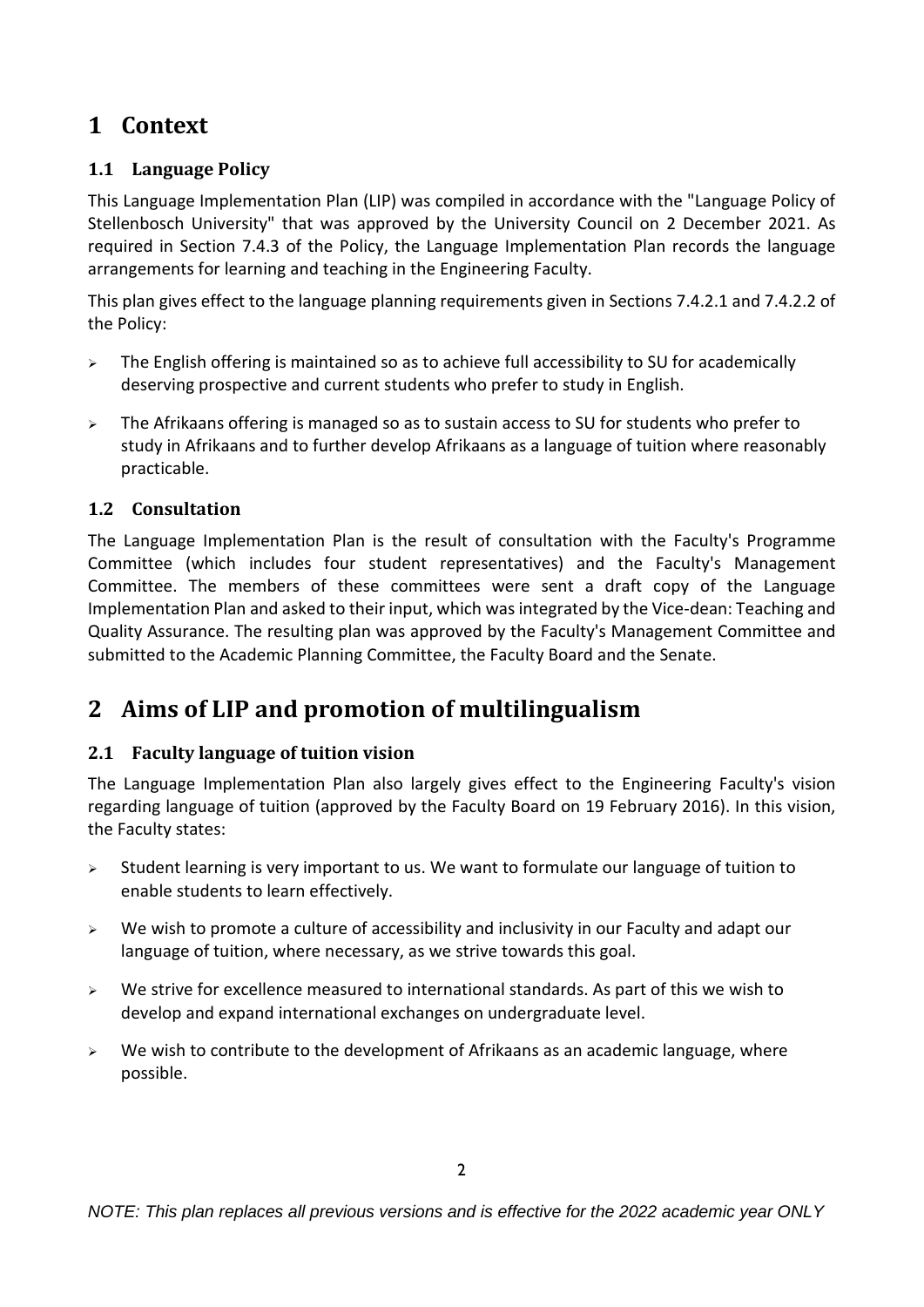#### <span id="page-2-0"></span>**2.2 Promotion of multilingualism**

In most modules, except for the parallel medium modules in the first and second years, lectures are offered in English with Afrikaans summaries. The students in these modules also work in multilingual tutorials, often in informal groups. Students are therefore regularly exposed to multiple languages. In the first year of the BEng programmes, only one module is not offered in parallel medium. In this module, students are also exposed to multiple languages.

### <span id="page-2-1"></span>**3 BEng language use in Teaching and Learning**

Appendix A gives a table detailing the language arrangements of all undergraduate modules offered by the Engineering Faculty, as well as the modules in the four-year BEng programmes hosted by other faculties. It should be noted that the arrangements given in this plan for modules hosted by other faculties are subject to the particular faculty's approval.

#### <span id="page-2-2"></span>**3.1 Language of tuition in the first year of the BEng extended degree programmes**

Except for Preparatory Technical Drawings 146, the first-year modules of the BEng extended degree programmes (EDPs) coincide with those of the first year of the BSc EDPs. The language of tuition for the common modules is determined by the Science Faculty.

Preparatory Technical Drawings 146 is offered in accordance with Section 7.1.4 of the Policy, with all information conveyed in English and all the key concepts also explained in Afrikaans. Further, simultaneous interpreting in Afrikaans is offered, according to Section 7.1.4.3 of the Policy.

Question papers for summative assessments are provided in both Afrikaans and English, in accordance with Section 7.1.9 of the Policy.

#### <span id="page-2-3"></span>**3.2 Language of tuition in the first year of the 4-year BEng programmes**

Since all the BEng programmes share a common first year, except for one programme-specific module in each programme and two modules in the Data Engineering focus area, the common first year modules are offered in parallel medium, in accordance with Section 7.1.3 of the Policy. We envisage that the whole first year group will be divided into four class groups, with one class group receiving their lectures in Afrikaans and three class groups receiving their lectures in English.

The programme-specific modules in the first year are offered in accordance with Section 7.1.4 of the Policy, i.e. all information is conveyed at least in English with simultaneous interpreting in Afrikaans and with brief summaries in Afrikaans. Due to the project or laboratory nature of these modules, interpreting is limited to one period per week, except for Engineering Physics 152 where interpreting is required for two periods per week. The language specification and method of delivery for these modules are also designed to address Section 7.1.3.2 of the language policy, i.e. to promote integration within programmes.

The Data Engineering focus area of the BEng Electrical and Electronic Engineering programme share two modules in the first year with the BSc programmes and the BDatSci programme, respectively Probability Theory and Statistics 114 and Data Science 141. The former is offered by the Science Faculty in parallel medium, in accordance with Section 7.1.3 of the Policy. Data Science 141 is offered by the Economic and Management Sciences Faculty in accordance with Section 7.1.4 of the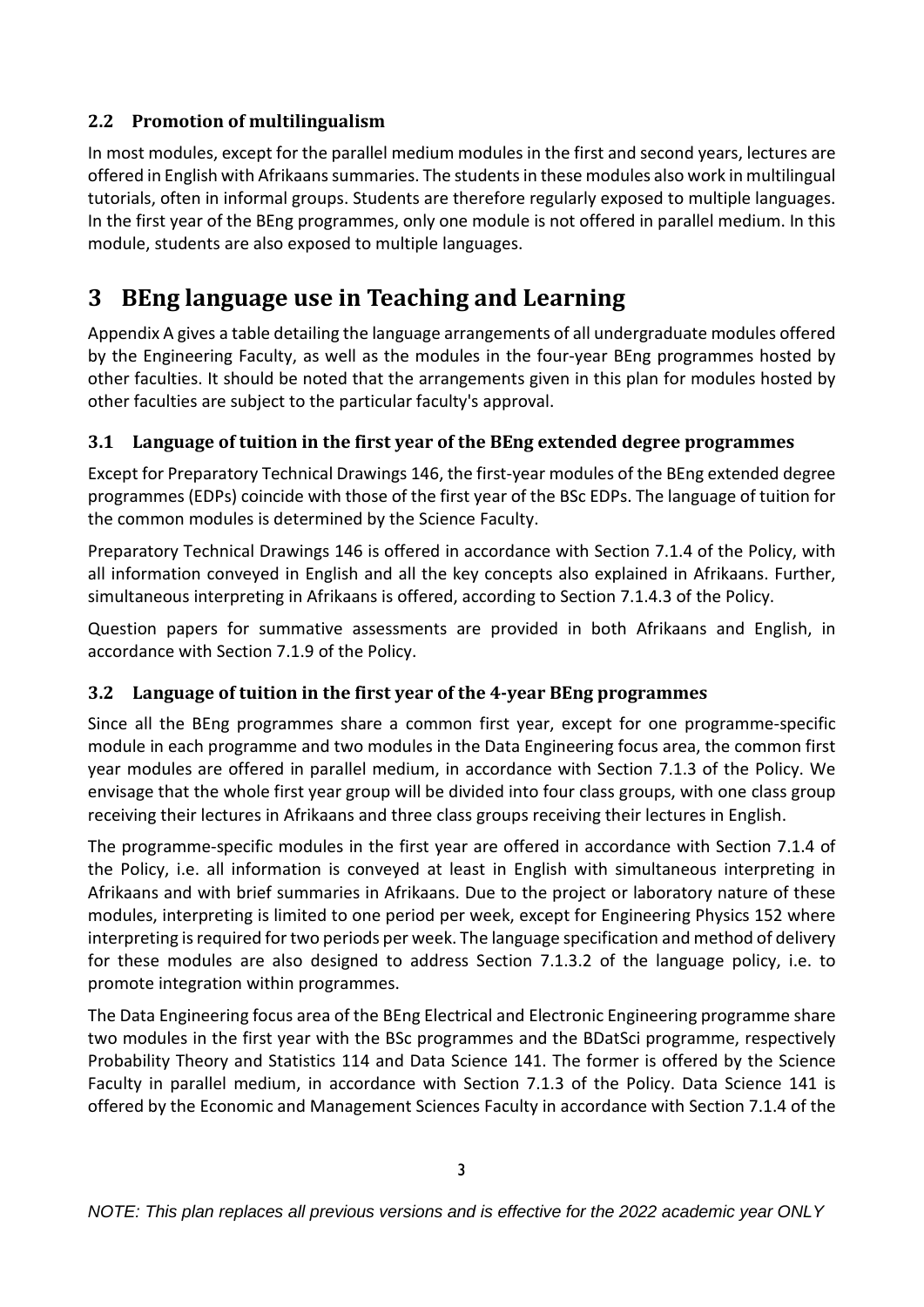Policy, with all information conveyed in English and all the key concepts also explained in Afrikaans, as well as simultaneous interpreting in Afrikaans, according to Section 7.1.4.3 of the Policy.

In all modules question papers for summative assessments are provided in both Afrikaans and English, in accordance with Section 7.1.9 of the Policy.

#### <span id="page-3-0"></span>**3.3 Language of tuition in the second year of the 4-year BEng programmes**

The modules common to all or most of the BEng programmes, i.e. Engineering Mathematics 214, Applied Mathematics B 224, Engineering Mathematics 242 and Numerical Methods 262, are offered on the same basis as the first-year common modules(in accordance with Section 7.1.3 of the Policy), with one class group in Afrikaans and one to three class groups in English.

The Engineering Faculty extends the parallel medium offering (in accordance with Section 7.1.3 of the Policy) to some modules of the second year, subject to it being reasonably practicable and pedagogically sound (considering the availability and language proficiency of staff members, timetable and venue constraints, as well as SU's available resources and the competing demands on those resources).

If parallel medium is not offered for a given module in a particular year, the language of tuition for that module is arranged similarly to third year modules, as described in the section below.

In all modules question papers for summative assessments are provided in both Afrikaans and English, in accordance with Section 7.1.9 of the Policy.

#### <span id="page-3-1"></span>**3.4 Language of tuition in the third year of the 4-year BEng programmes**

The modules are, where it is reasonably practicable (e.g. if the lecturer has the necessary language proficiency), offered according to Section 7.1.4 of the Policy, i.e. all information is conveyed at least in English. Further, a brief Afrikaans summary is given during each lecture. In these modules, questions asked in contact sessions are answered in the language of the question where it is reasonably practicable, e.g. if the lecturer has the necessary language proficiency.

If the lecturer does not have the language proficiency necessary to meet the requirements of Section 7.1.4 of the Policy, the lectures of the module are offered in English, according to Section 7.1.5.2 of the Policy.

In all modules question papers for summative assessments are provided in both Afrikaans and English, in accordance with Section 7.1.9 of the Policy.

#### <span id="page-3-2"></span>**3.5 Language of tuition in the fourth year of the 4-year BEng programmes**

The modules are offered in English, in accordance with Section 7.1.8 of the Policy. As required by the Policy, all question papers will be provided in English. Question papers for major assessments (A1, A2, A3) will be provided in Afrikaans too, if students timeously request the Afrikaans papers (normally by the end of the third week of the semester, by e-mail to the lecturer offering the module). This deviation from Section 7.1.9 of the Policy is requested in terms of Section 7.1.13 of the Policy and justified by the following faculty-specific pedagogical and human resource considerations: (a) students should develop technical competency in academic English as a professional graduate attribute (b) external moderation by professional bodies is a requirement (c)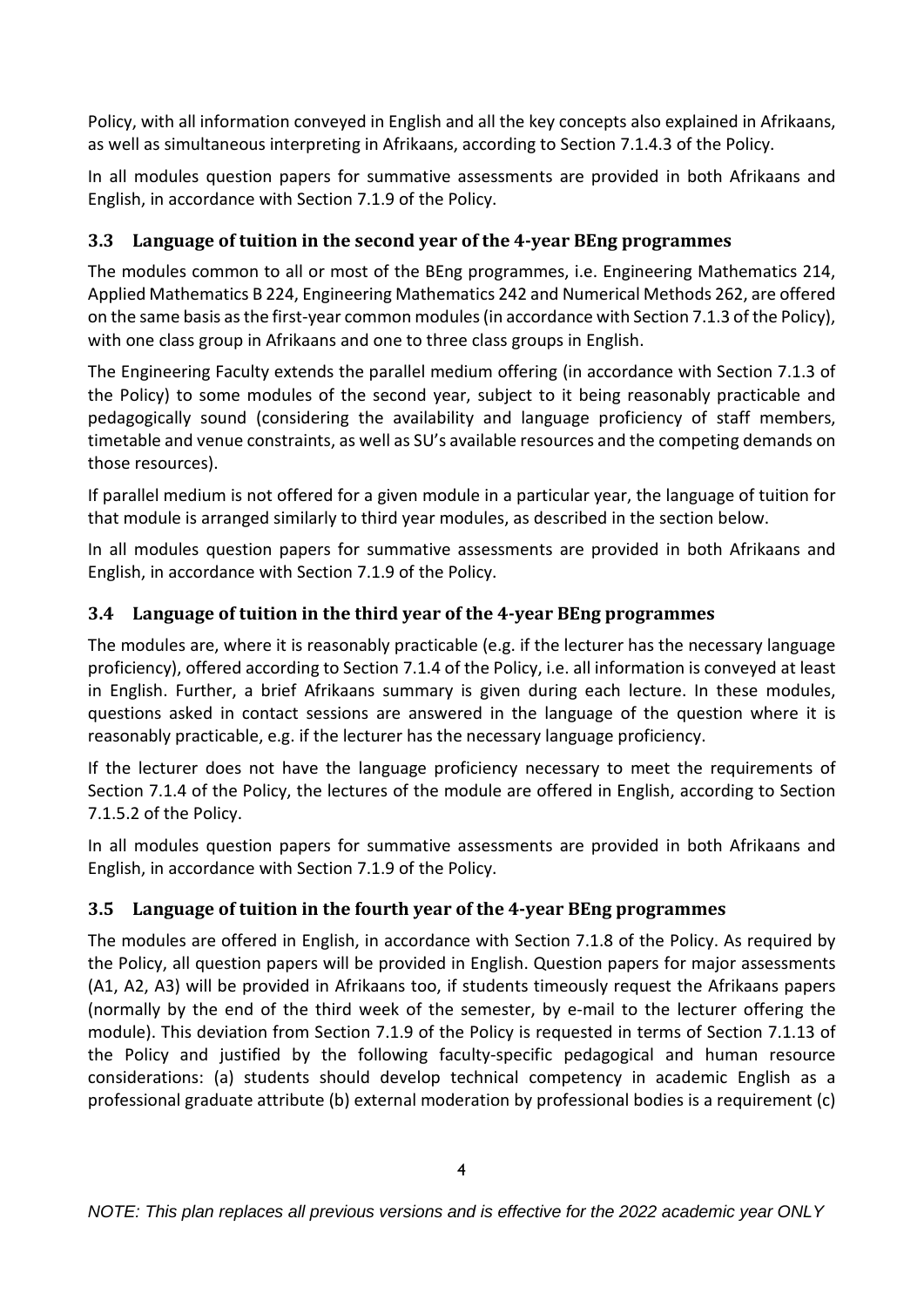fewer of the newly appointed lecturers are sufficiently proficient in Afrikaans to set final year question papers in Afrikaans.

#### <span id="page-4-0"></span>**3.6 Postgraduate language of tuition**

<span id="page-4-1"></span>The modules are offered in English, in accordance with Section 7.1.8 and Section 7.1.10 of the Policy.

### **4 Language in administration**

Communication of the Faculty, apart from tuition, is in both Afrikaans and English where it is reasonably practicable. When communication is in only one language, the needs of the readers or participants (including staff and students) are considered, with the provision that no one is excluded by the language of communication, in accordance with Section 7.2.2 of the Policy. During Faculty Board meetings all the information is conveyed at least in English.

### <span id="page-4-2"></span>**5 Feedback mechanisms on implementation**

For student feedback, the Faculty's regular feedback mechanisms are also employed for the implementation of the Language Implementation Plan. An important feedback mechanism is the meetings held once per semester with the class representatives: the Dean meets with the first year's class representatives and the respective programmes' host department chairpersons meet with the remaining undergraduate and postgraduate class representatives. Another feedback mechanism is that the Dean regularly attends meetings of the Engineering Student Council.

Feedback from staff is also obtained through the regular feedback mechanisms, which include departmental meetings and ad hoc meetings between the departmental chair and teaching staff.

### <span id="page-4-3"></span>**6 Conclusion**

The successful implementation of the University's language policy in the Engineering Faculty is evidenced by the absence of any substantive complaints from students in recent years. This plan continues with the good practices of the past.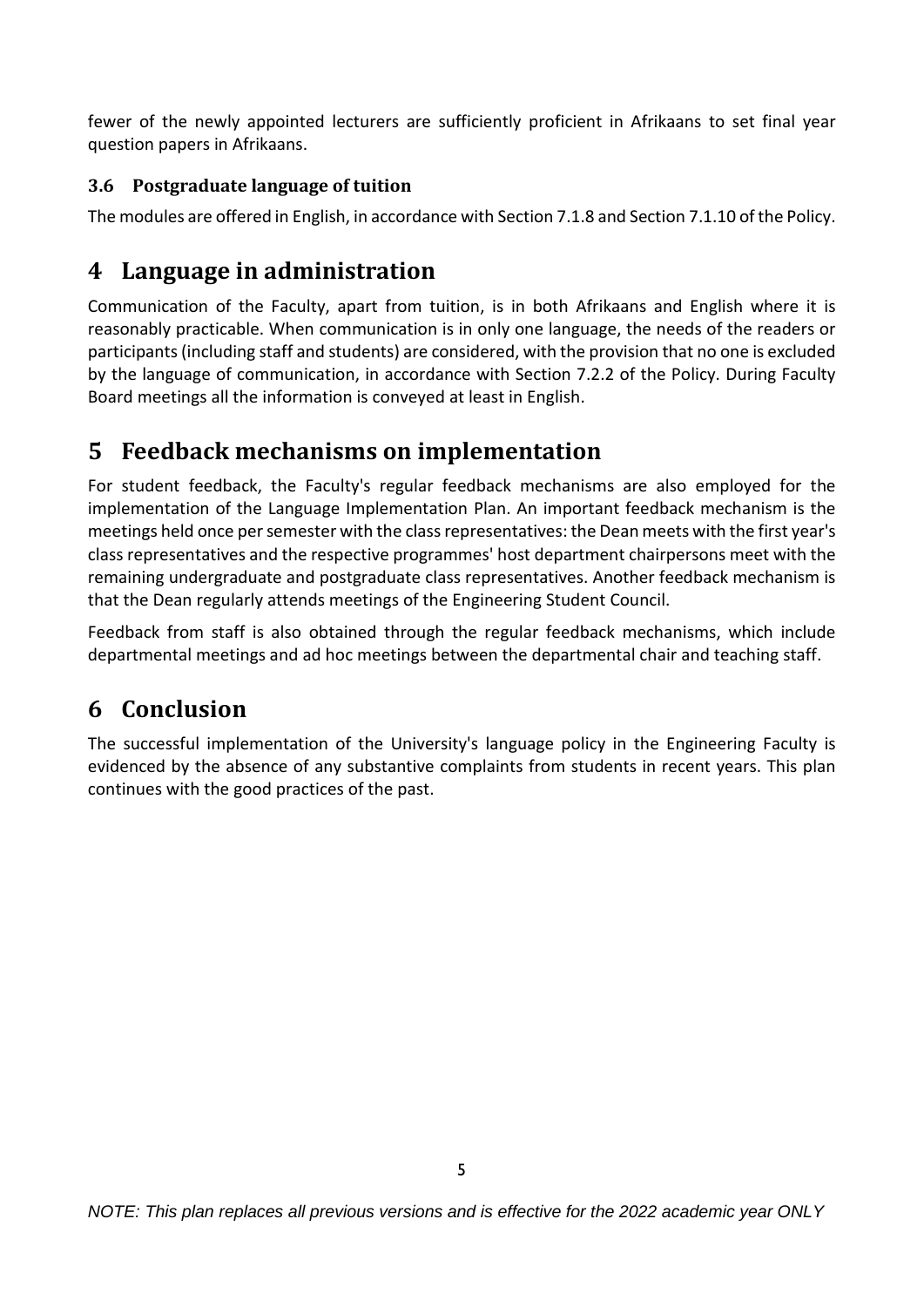## <span id="page-5-0"></span>**Appendix A: Planned language offering per module**

The table below gives pertinent details of the planned language offering in each of the modules in the four year BEng programmes, as well as Preparatory Technical Drawings 146 and Food Process Engineering 414 and 444. Entries in the table below are sorted by year and semester of the BEng, since the Language Implementation Plan is correspondingly structured. Modules not in the BEng programmes are listed first. Note that the language specifications of modules not offered by the Engineering Faculty are subject to the approval of the faculty offering the module.

The entries in the "Language format" column refer to sections in the Language Policy and this Language Implementation Plan, that is:

- $>$  7.1.3: Afrikaans and English lectures offered in separate class groups, in accordance with Section 7.1.3 of the Policy.
- > 7.1.4.1-2: The language offering is in accordance with Sections 7.1.4.1 and 7.1.4.2 of the Policy.
- 7.1.4.1-3: The language offering is in accordance with Sections 7.1.4.1 and 7.1.4.2 of the Policy, with simultaneous interpreting in Afrikaans in accordance with Section 7.1.4.3.
- $\geq$  7.1.5.2: The lecturer allocated to this module does not have the language proficiency necessary to meet the requirements of Section 7.1.4 of the Policy, and the lectures of the module are offered in English, according to Section 7.1.5.2 of the Policy.
- $>$  7.1.8: All information is conveyed at least in English; Afrikaans question papers may be requested by students, as described in Section 3.5 above.

| Module code | Year<br>BEng | Semester       | Module name                           | Home Department | Language format | per week<br>periods<br>Lecture | per<br>Periods interpreted<br>week | schoug<br>class<br>$\mathbf{b}$<br>Number | Credits |
|-------------|--------------|----------------|---------------------------------------|-----------------|-----------------|--------------------------------|------------------------------------|-------------------------------------------|---------|
| 13857414    | $\mathbf 0$  | $\mathbf{1}$   | Food Process Engineering 414          | M&M Eng         | 7.1.8           | 3                              |                                    | 1                                         | 15      |
| 13857444    | $\mathbf 0$  | $\overline{2}$ | <b>Food Process Engineering 444</b>   | M&M Eng         | 7.1.8           | 3                              |                                    | $\mathbf{1}$                              | 15      |
|             |              |                | <b>Preparatory Technical Drawings</b> |                 |                 |                                |                                    |                                           |         |
| 12201146    | $\mathbf 0$  | $\overline{2}$ | 146                                   | M&M Eng         | $7.1.4.1 - 3$   | 3                              | 3                                  | 1                                         | 16      |
| 20753124    | 1            | 1              | Applied Mathematics B 124             | Math Sci        | 7.1.3           | 4                              |                                    | 4                                         | 15      |
| 49484123    | $\mathbf{1}$ | 1              | Engineering Chemistry 123             | Process Eng     | 7.1.3           | 4                              |                                    | 4                                         | 15      |
| 46825123    | 1            | 1              | <b>Engineering Drawing 123</b>        | M&M Eng         | 7.1.3           | $\mathbf{1}$                   |                                    | 4                                         | 15      |
| 38571115    | 1            | 1              | <b>Engineering Mathematics 115</b>    | Math Sci        | 7.1.3           | 5                              |                                    | 4                                         | 15      |
| 59420113    | 1            | 1              | <b>Engineering Physics 113</b>        | <b>Physics</b>  | 7.1.3           | $\overline{2}$                 |                                    | 4                                         | 8       |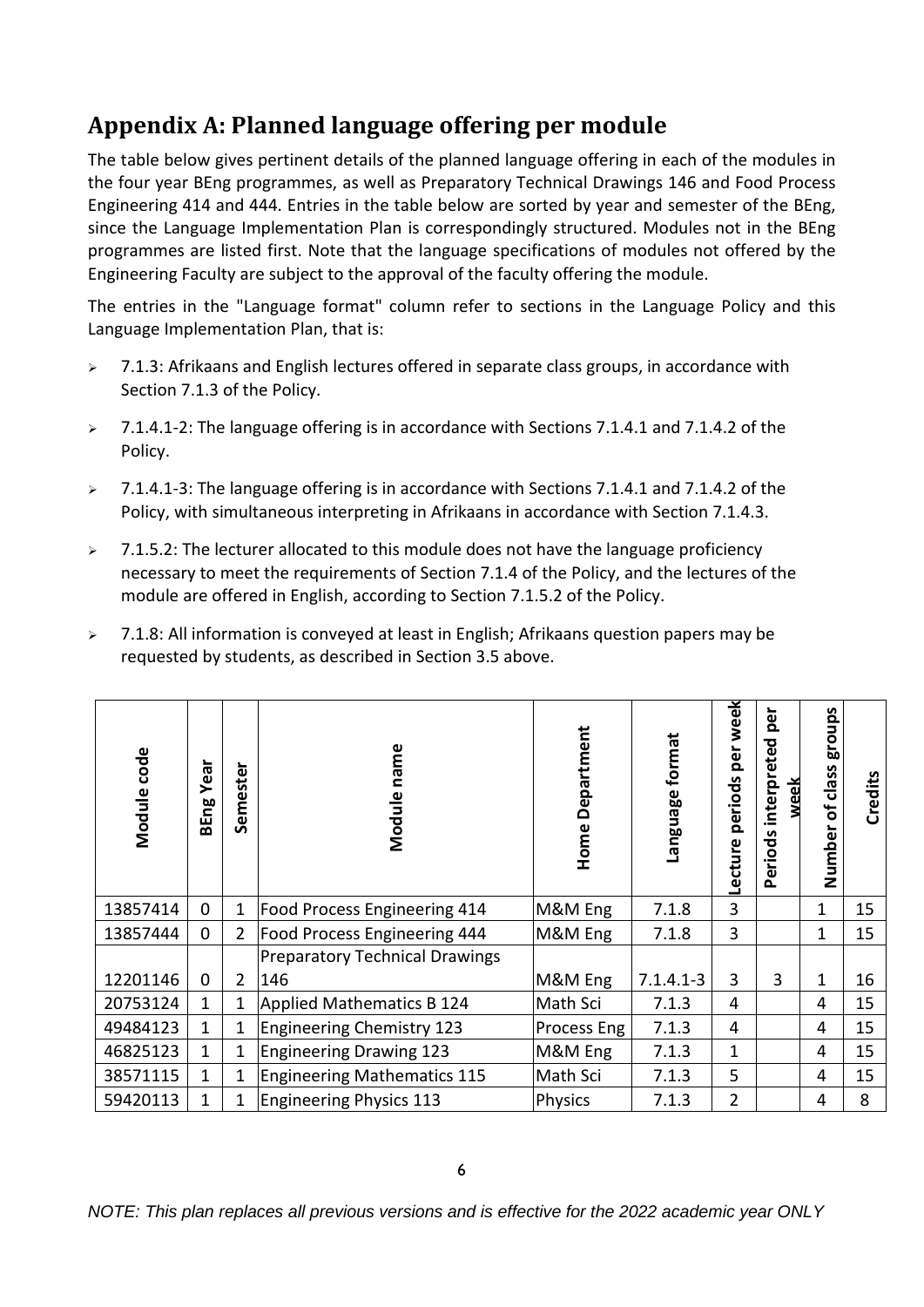| Module code | BEng Year      | Semester       | Module name                                                                                          | <b>Home Department</b> | Language format | Lecture periods per week | Periods interpreted per<br>week | Number of class groups | <b>Credits</b> |
|-------------|----------------|----------------|------------------------------------------------------------------------------------------------------|------------------------|-----------------|--------------------------|---------------------------------|------------------------|----------------|
|             |                |                | <b>Probability Theory and Statistics</b>                                                             |                        |                 |                          |                                 |                        |                |
| 56820114    | $\mathbf{1}$   | $\mathbf{1}$   | 114                                                                                                  | Math Sci               | 7.1.3           | $\overline{\mathbf{3}}$  |                                 |                        | 16             |
| 14213113    | $\mathbf{1}$   | $\mathbf{1}$   | <b>Intercultural Communication (Eng)</b><br>113                                                      | Dean Eng               | 7.1.3           | $\overline{2}$           |                                 | 4                      | 8              |
| 20753154    | $\mathbf{1}$   | $\overline{2}$ | Applied Mathematics B 154                                                                            | Math Sci               | 7.1.3           | 4                        |                                 | 4                      | 15             |
|             |                |                |                                                                                                      | Chemistry &            |                 |                          |                                 |                        |                |
| 48321152    | $\mathbf{1}$   | $\overline{2}$ | Chemistry C 152                                                                                      | PolSci                 | $7.1.4.1 - 3$   | 0                        | 1                               | $\mathbf{1}$           | 6              |
| 30317143    | $\mathbf{1}$   | $\overline{2}$ | Computer Programming 143                                                                             | E&E Eng                | 7.1.3           | 3                        |                                 | 4                      | 12             |
| 14026141    | $\mathbf{1}$   | $\overline{2}$ | Data Science 141                                                                                     | <b>Statistics</b>      | $7.1.4.1 - 3$   | $\overline{4}$           |                                 | $\mathbf{1}$           | 16             |
| 39802152    | $\mathbf{1}$   | $\overline{2}$ | <b>Electronic Engineering 152</b>                                                                    | E&E Eng                | $7.1.4.1 - 2$   | 0                        |                                 | $\mathbf{1}$           | 6              |
| 12599143    | $\mathbf{1}$   | $\overline{2}$ | Electro-techniques 143                                                                               | E&E Eng                | 7.1.3           | 3.5                      |                                 | 4                      | 15             |
| 38571145    | $\mathbf{1}$   | $\overline{2}$ | <b>Engineering Mathematics 145</b>                                                                   | Math Sci               | 7.1.3           | 5                        |                                 | 4                      | 15             |
| 59420152    | $\mathbf{1}$   | $\overline{2}$ | <b>Engineering Physics 152</b>                                                                       | Physics                | $7.1.4.1 - 3$   | $\overline{2}$           | $\overline{2}$                  | $\mathbf{1}$           | 6              |
| 31496152    | $\mathbf{1}$   | $\overline{2}$ | Industrial Engineering 152                                                                           | Indust Eng             | $7.1.4.1 - 3$   | $\mathbf 0$              | $\mathbf{1}$                    | $\mathbf{1}$           | 6              |
| 39292152    | $\mathbf{1}$   | $\overline{2}$ | <b>Mechanical Engineering 152</b>                                                                    | M&M Eng                | $7.1.4.1 - 3$   | 0                        | 1                               | $\mathbf{1}$           | 6              |
| 10886152    | $\mathbf{1}$   | $\overline{2}$ | <b>Mechatronic Engineering 152</b>                                                                   | M&M Eng                | $7.1.4.1 - 3$   | $\mathbf 0$              | $\mathbf{1}$                    | $\mathbf{1}$           | 6              |
| 19712143    | $\mathbf{1}$   | $\overline{2}$ | <b>Strength of Materials 143</b>                                                                     | Civil Eng              | 7.1.3           | 3                        |                                 | 4                      | 12             |
| 20753224    | $\overline{2}$ | $\mathbf{1}$   | <b>Applied Mathematics B 224</b>                                                                     | Math Sci               | 7.1.3           | $\overline{3}$           |                                 | 4                      | 15             |
| 11576224    | $\overline{2}$ | $\mathbf{1}$   | <b>Chemical Engineering 224</b>                                                                      | Process Eng            | $7.1.4.1 - 2$   | 3                        |                                 | $\mathbf{1}$           | 15             |
| 48321224    | $\overline{2}$ | $\mathbf{1}$   | Chemistry C 224                                                                                      | Chemistry &<br>PolSci  | 7.1.5.2         | 4                        |                                 | $\mathbf{1}$           | 15             |
| 18481224    | $\overline{2}$ | $\mathbf{1}$   | Civil Engineering 224                                                                                | Civil Eng              | $7.1.4.1 - 2$   | 3                        |                                 | $\mathbf{1}$           | 15             |
| 59536214    | $\overline{2}$ | $\mathbf{1}$   | Computer Science E 214                                                                               | Math Sci               | $7.1.4.1 - 2$   | 3                        |                                 | $\mathbf{1}$           | 15             |
| 36153214    | $\overline{2}$ | $\mathbf{1}$   | Computer Systems 214                                                                                 | E&E Eng                | 7.1.3           | 3                        |                                 | $\overline{2}$         | 15             |
| 12599214    | $\overline{2}$ | $\mathbf{1}$   | Electro-techniques 214                                                                               | E&E Eng                | 7.1.3           | 3                        |                                 | $\overline{2}$         | 15             |
| 18791212    | $\overline{2}$ | $\mathbf{1}$   | <b>Engineering Economics 212</b>                                                                     | Indust Eng             | $7.1.4.1 - 2$   | $\overline{2}$           |                                 | $\overline{2}$         | 8              |
|             |                |                |                                                                                                      | Earth                  |                 |                          |                                 |                        |                |
| 59552214    | $\overline{2}$ | $\mathbf{1}$   | Engineering Geology 214                                                                              | <b>Sciences</b>        | $7.1.4.1 - 2$   | 3                        |                                 | $\mathbf 1$            | 15             |
| 38571214    | $\overline{2}$ | $\mathbf{1}$   | <b>Engineering Mathematics 214</b>                                                                   | Math Sci               | 7.1.3           | 4                        |                                 | 4                      | 15             |
| 40142211    | $\overline{2}$ | $\mathbf{1}$   | Practical Workshop Training 211                                                                      | M&M Eng                | $7.1.4.1 - 2$   | 0                        |                                 | $\mathbf{1}$           | 0              |
| 23256212    | $\overline{2}$ | $\mathbf{1}$   | <b>Production Management 212</b>                                                                     | Indust Eng             | 7.1.5.2         | $\overline{2}$           |                                 | $\overline{2}$         | 8              |
| 19712224    | $\overline{2}$ | $\mathbf{1}$   | <b>Strength of Materials 224</b>                                                                     | Civil Eng              | 7.1.3           | 3                        |                                 | $\overline{2}$         | 15             |
| 46779214    | $\overline{2}$ | $\mathbf{1}$   | Systems and Signals 214                                                                              | E&E Eng                | 7.1.3           | $\mathbf{3}$             |                                 | $\overline{2}$         | 15             |
| 22853214    | $\overline{2}$ | $\mathbf{1}$   | <b>Mathematical Statistics 214</b>                                                                   | <b>Statistics</b>      | 7.1.3           | 3                        |                                 | $\overline{2}$         | 16             |
| 33863214    | $\overline{2}$ | $\mathbf{1}$   | Thermodynamics A 214                                                                                 | M&M Eng                | $7.1.4.1 - 2$   | 3                        |                                 | $\mathbf{1}$           | 15             |
|             |                |                | 7<br>NOTE: This plan replaces all previous versions and is effective for the 2022 academic year ONLY |                        |                 |                          |                                 |                        |                |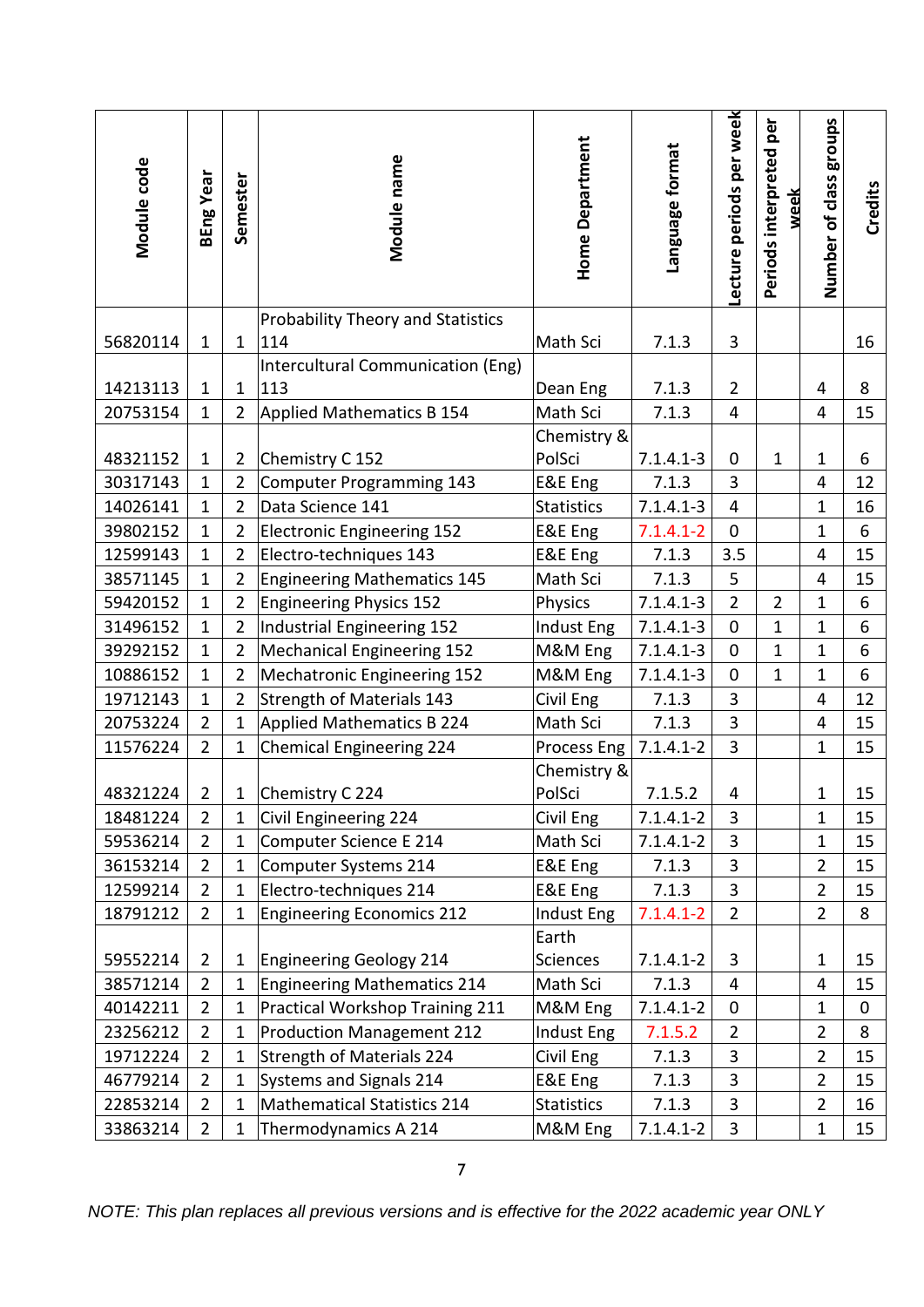| Module code | BEng Year                                                                                                           | Semester       | Module name                        | <b>Home Department</b>  | Language format | Lecture periods per week | Periods interpreted per<br>week | Number of class groups | <b>Credits</b> |  |  |
|-------------|---------------------------------------------------------------------------------------------------------------------|----------------|------------------------------------|-------------------------|-----------------|--------------------------|---------------------------------|------------------------|----------------|--|--|
| 33863224    | $\overline{2}$                                                                                                      | $\mathbf{1}$   | Thermodynamics A 224               | Process Eng             | $7.1.4.1 - 2$   | $\overline{3}$           |                                 | $\mathbf{1}$           | 15             |  |  |
| 59544214    | $\overline{2}$                                                                                                      | $\mathbf{1}$   | Thermofluid Dynamics 214           | M&M Eng                 | $7.1.4.1 - 2$   | $\overline{3}$           |                                 | $\mathbf{1}$           | 15             |  |  |
| 20753242    | $\overline{2}$                                                                                                      | $\overline{2}$ | <b>Applied Mathematics B 242</b>   | Math Sci                | $7.1.4.1 - 2$   | $\overline{2}$           |                                 | $\mathbf 1$            | 8              |  |  |
| 20753252    | $\overline{2}$                                                                                                      | $\overline{2}$ | Applied Mathematics B 252          | Math Sci                | 7.1.5.2         | $\overline{2}$           |                                 | $\mathbf{1}$           | 8              |  |  |
| 39020254    | $\overline{2}$                                                                                                      | $\overline{2}$ | <b>Building Materials 254</b>      | Civil Eng               | $7.1.4.1 - 2$   | $\overline{3}$           |                                 | $\mathbf{1}$           | 15             |  |  |
| 11576254    | $\overline{2}$                                                                                                      | $\overline{2}$ | Chemical Engineering 254           | Process Eng             | $7.1.4.1 - 2$   | $\overline{3}$           |                                 | $\mathbf{1}$           | 15             |  |  |
| 11576264    | $\overline{2}$                                                                                                      | $\overline{2}$ | Chemical Engineering 264           | Process Eng             | $7.1.4.1 - 2$   | $\overline{3}$           |                                 | $\mathbf{1}$           | 15             |  |  |
| 48321254    | $\overline{2}$                                                                                                      | $\overline{2}$ | Chemistry C 254                    | Chemistry &<br>PolSci   | 7.1.5.2         | 4                        |                                 | $\mathbf 1$            | 15             |  |  |
| 36153245    | $\overline{2}$                                                                                                      | $\overline{2}$ | Computer Systems 245               | E&E Eng                 | $7.1.4.1 - 2$   | $\overline{3}$           |                                 | $\mathbf 1$            | 15             |  |  |
| 12491245    | $\overline{2}$                                                                                                      | $\overline{2}$ | Electronics 245                    | E&E Eng                 | $7.1.4.1 - 2$   | $\overline{3}$           |                                 | 1                      | 15             |  |  |
| 43915244    | $\overline{2}$                                                                                                      | $\overline{2}$ | Energy Systems 244                 | E&E Eng                 | $7.1.4.1 - 2$   | 3                        |                                 | $\mathbf{1}$           | 15             |  |  |
| 59560244    | $\overline{2}$                                                                                                      | $\overline{2}$ | Engineering Informatics 244        | Civil Eng               | $7.1.4.1 - 2$   | $\overline{3}$           |                                 | $\mathbf{1}$           | 15             |  |  |
| 38571242    | $\overline{2}$                                                                                                      | $\overline{2}$ | <b>Engineering Mathematics 242</b> | Math Sci                | 7.1.3           | $\overline{2}$           |                                 | $\overline{2}$         | 8              |  |  |
| 59498243    | $\overline{2}$                                                                                                      | $\overline{2}$ | <b>Engineering Statistics 243</b>  | Process Eng   7.1.4.1-2 |                 | $\overline{3}$           |                                 | $\mathbf{1}$           | 15             |  |  |
| 44415244    | $\overline{2}$                                                                                                      | $\overline{2}$ | Fluid Mechanics 244                | M&M Eng                 | $7.1.4.1 - 2$   | $\overline{3}$           |                                 | $\mathbf{1}$           | 15             |  |  |
| 39667254    | $\overline{2}$                                                                                                      | $\overline{2}$ | Geotechnique 254                   | Civil Eng               | $7.1.4.1 - 2$   | $\overline{3}$           |                                 | 1                      | 15             |  |  |
| 47422244    | $\overline{2}$                                                                                                      | $\overline{2}$ | Industrial Programming 244         | Indust Eng              | $7.1.4.1 - 2$   | $\overline{2}$           |                                 | $\mathbf{1}$           | 15             |  |  |
| 39705244    | $\overline{2}$                                                                                                      | $\overline{2}$ | Introductory Machine Design 244    | M&M Eng                 | $7.1.4.1 - 2$   | $\mathbf{1}$             |                                 | $\mathbf 1$            | 15             |  |  |
| 39705254    | $\overline{2}$                                                                                                      | $\overline{2}$ | Introductory Machine Design 254    | M&M Eng                 | $7.1.4.1 - 2$   | $\overline{2}$           |                                 | 1                      | 15             |  |  |
| 34134244    | $\overline{2}$                                                                                                      | $\overline{2}$ | Manufacturing Processes 244        | Indust Eng              | $7.1.4.1 - 2$   | $\overline{2}$           |                                 | 1                      | 15             |  |  |
| 30325244    | $\overline{2}$                                                                                                      | $\overline{2}$ | Materials Science A 244            | M&M Eng                 | $7.1.4.1 - 2$   | 3                        |                                 | $\overline{2}$         | 15             |  |  |
| 36323262    | $\overline{2}$                                                                                                      | $\overline{2}$ | Numerical Methods 262              | Math Sci                | 7.1.3           | $\overline{2}$           |                                 | $\overline{2}$         | 8              |  |  |
| 40142241    | $\overline{2}$                                                                                                      | $\overline{2}$ | Practical Workshop Training 241    | M&M Eng                 | $7.1.4.1 - 2$   | $\mathbf 0$              |                                 | $\mathbf 1$            | $\mathbf 0$    |  |  |
| 19712254    | $\overline{2}$                                                                                                      | $\overline{2}$ | Strength of Materials 254          | Civil Eng               | 7.1.5.2         | $\overline{3}$           |                                 | 1                      | 15             |  |  |
| 19739244    | $\overline{2}$                                                                                                      | $\overline{2}$ | Strength of Materials W 244        | M&M Eng                 | $7.1.4.1 - 2$   | $\mathbf{3}$             |                                 | 1                      | 15             |  |  |
| 46779244    | $\overline{2}$                                                                                                      | $\overline{2}$ | Systems and Signals 244            | E&E Eng                 | $7.1.4.1 - 2$   | $\overline{3}$           |                                 | $\mathbf{1}$           | 15             |  |  |
| 22853245    | $\overline{2}$                                                                                                      | $\overline{2}$ | Mathematical Statistics 245        | <b>Statistics</b>       | $7.1.4.1 - 2$   | $\overline{2}$           |                                 | 1                      | 8              |  |  |
| 22853246    | $\overline{2}$                                                                                                      | $\overline{2}$ | <b>Mathematical Statistics 246</b> | <b>Statistics</b>       | $7.1.4.1 - 2$   | $\overline{2}$           |                                 | 1                      | 8              |  |  |
| 14019245    | $\overline{2}$                                                                                                      | $\overline{2}$ | Data Engineering 245               | Indust Eng              | $7.1.4.1 - 2$   | $\overline{3}$           |                                 | 1                      | 12             |  |  |
| 40150241    | $\overline{2}$                                                                                                      | $\overline{2}$ | <b>Vacation Training 241</b>       | Civil Eng               | $7.1.4.1 - 2$   | $\mathbf 0$              |                                 | $\mathbf 1$            | 0              |  |  |
| 11576316    | 3                                                                                                                   | $\mathbf{1}$   | Chemical Engineering 316           | Process Eng             | 7.1.5.2         | 3                        |                                 | 1                      | 15             |  |  |
| 11576317    | 3                                                                                                                   | $\mathbf{1}$   | Chemical Engineering 317           | Process Eng             | $7.1.4.1 - 2$   | 3                        |                                 | 1                      | 15             |  |  |
| 41696316    | 3                                                                                                                   | $\mathbf{1}$   | Chemical Engineering D 316         |                         | $7.1.4.1 - 2$   | $\overline{2}$           |                                 | 1                      | 8              |  |  |
|             | Process Eng<br>8<br>NOTE: This plan replaces all previous versions and is effective for the 2022 academic year ONLY |                |                                    |                         |                 |                          |                                 |                        |                |  |  |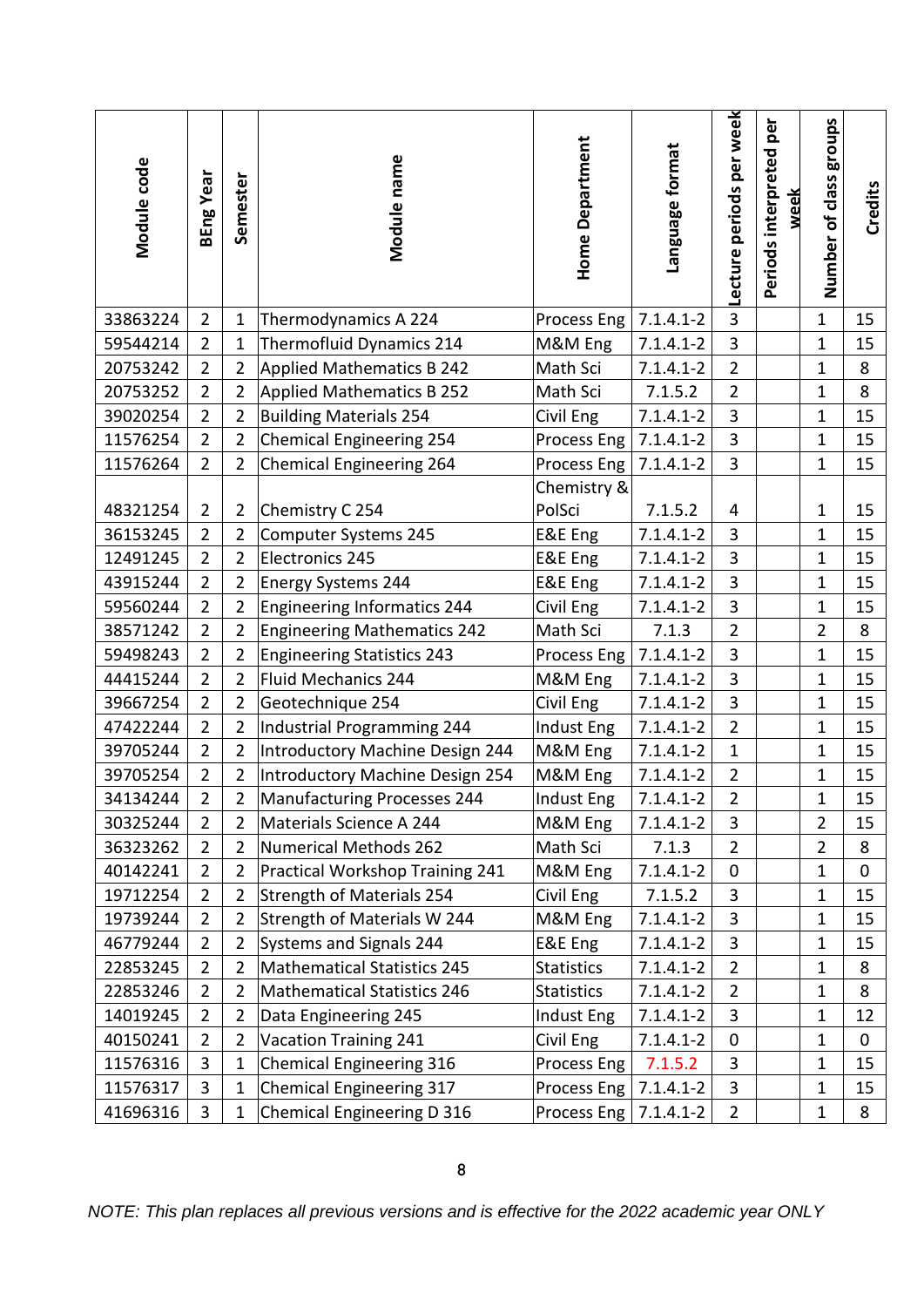| Module code | BEng Year                                                                                            | Semester       | Module name                        | Home Department    | Language format | Lecture periods per week | Periods interpreted per<br>week | Number of class groups | Credits        |  |  |
|-------------|------------------------------------------------------------------------------------------------------|----------------|------------------------------------|--------------------|-----------------|--------------------------|---------------------------------|------------------------|----------------|--|--|
| 13362311    | $\overline{3}$                                                                                       | $\mathbf{1}$   | Complementary Studies (Eng) 311    | Dean Eng           | $7.1.4.1 - 2$   | $\overline{0}$           |                                 | $\overline{2}$         | $\overline{4}$ |  |  |
| 18139334    | 3                                                                                                    | $\mathbf{1}$   | Computer Science 334               | Math Sci           | $7.1.4.1 - 2$   | 3                        |                                 | $\mathbf{1}$           | 16             |  |  |
| 23965314    | 3                                                                                                    | $\mathbf{1}$   | Control Systems 314                | <b>E&amp;E</b> Eng | $7.1.4.1 - 2$   | 3                        |                                 | $\mathbf 1$            | 15             |  |  |
| 46833314    | 3                                                                                                    | $\mathbf{1}$   | Design (E) 314                     | E&E Eng            | $7.1.4.1 - 2$   | $\mathbf{1}$             |                                 | $\mathbf{1}$           | 15             |  |  |
| 11949324    | 3                                                                                                    | $\mathbf{1}$   | Electrical Drive Systems 324       | E&E Eng            | 7.1.5.2         | 3                        |                                 | $\mathbf{1}$           | 15             |  |  |
| 51357314    | 3                                                                                                    | $\mathbf{1}$   | Electromagnetics 314               | E&E Eng            | $7.1.4.1 - 2$   | $\overline{3}$           |                                 | $\mathbf{1}$           | 15             |  |  |
| 12491315    | 3                                                                                                    | $\mathbf{1}$   | Electronics 315                    | E&E Eng            | $7.1.4.1 - 2$   | 3                        |                                 | $\mathbf{1}$           | 15             |  |  |
| 59560314    | 3                                                                                                    | $\mathbf{1}$   | Engineering Informatics 314        | Civil Eng          | $7.1.4.1 - 2$   | 3                        |                                 | $\mathbf{1}$           | 15             |  |  |
|             |                                                                                                      |                |                                    | Stats &            |                 |                          |                                 |                        |                |  |  |
| 59498314    | 3                                                                                                    | $\mathbf{1}$   | Engineering Statistics 314         | Actua              | $7.1.4.1 - 2$   | $\mathbf{3}$             |                                 | $\mathbf{1}$           | 15             |  |  |
| 33928326    | 3                                                                                                    | $\mathbf{1}$   | Heat Transfer A 326                | Process Eng        | 7.1.5.2         | 3                        |                                 | 1                      | 15             |  |  |
| 14400324    | 3                                                                                                    | $\mathbf{1}$   | Hydraulics 324                     | Civil Eng          | $7.1.4.1 - 2$   | 3                        |                                 | $\mathbf{1}$           | 15             |  |  |
| 16020314    | 3                                                                                                    | $\mathbf{1}$   | Machine Design A 314               | M&M Eng            | $7.1.4.1 - 2$   | $\overline{2}$           |                                 | $\mathbf{1}$           | 15             |  |  |
| 45381314    | 3                                                                                                    | $\mathbf{1}$   | Manufacturing Systems 314          | Indust Eng         | 7.1.5.2         | $\overline{2}$           |                                 | $\mathbf{1}$           | 15             |  |  |
| 56804334    | $\overline{3}$                                                                                       | $\mathbf{1}$   | Modelling 334                      | M&M Eng            | $7.1.4.1 - 2$   | $\overline{4}$           |                                 | $\mathbf{1}$           | 18             |  |  |
| 47902316    | 3                                                                                                    | $\mathbf{1}$   | Particle Technology 316            | Process Eng        | $7.1.4.1 - 2$   | 3                        |                                 | $\mathbf{1}$           | 15             |  |  |
| 65609314    | 3                                                                                                    | $\mathbf{1}$   | Philosophy and Ethics 314          | Philosophy         | $7.1.4.1 - 2$   | 3                        |                                 | $\mathbf{1}$           | 4              |  |  |
| 23256314    | 3                                                                                                    | $\mathbf{1}$   | <b>Production Management 314</b>   | Indust Eng         | $7.1.4.1 - 2$   | $\overline{3}$           |                                 | $\mathbf{1}$           | 15             |  |  |
| 14215311    | 3                                                                                                    | $\mathbf{1}$   | <b>Technical Communication 311</b> | Dean Eng           | $7.1.4.1 - 2$   | $\overline{2}$           |                                 | $\mathbf{1}$           | $\overline{4}$ |  |  |
| 19739334    | 3                                                                                                    | $\mathbf{1}$   | Strength of Materials W 334        | M&M Eng            | $7.1.4.1 - 2$   | 3                        |                                 | $\mathbf 1$            | 15             |  |  |
| 46779315    | 3                                                                                                    | 1              | Systems and Signals 315            | E&E Eng            | $7.1.4.1 - 2$   | 3                        |                                 | $\overline{1}$         | 15             |  |  |
| 21040324    | 3                                                                                                    | 1              | Transport Science 324              | Civil Eng          | $7.1.4.1 - 2$   | 3                        |                                 | 1                      | 15             |  |  |
| 13184324    | 3                                                                                                    | 1              | <b>Water Treatment 324</b>         | Civil Eng          | $7.1.4.1 - 2$   | 3                        |                                 | 1                      | 15             |  |  |
| 11576344    | 3                                                                                                    | $\overline{2}$ | Chemical Engineering 344           | Process Eng        | 7.1.5.2         | 3                        |                                 | $\mathbf{1}$           | 15             |  |  |
| 11576367    | 3                                                                                                    | $\overline{2}$ | Chemical Engineering 367           | Process Eng        | 7.1.5.2         | 3                        |                                 | 1                      | 15             |  |  |
| 11576354    | 3                                                                                                    | $\overline{2}$ | Chemical Engineering 354           | Process Eng        | 7.1.5.2         | 3                        |                                 | 1                      | 15             |  |  |
| 41696356    | 3                                                                                                    | $\overline{2}$ | Chemical Engineering D 356         | Process Eng        | $7.1.4.1 - 2$   | $\mathbf{1}$             |                                 | $\mathbf{1}$           | 15             |  |  |
| 23965344    | 3                                                                                                    | $\overline{2}$ | Control Systems 344                | E&E Eng            | $7.1.4.1 - 2$   | 3                        |                                 | $\mathbf{1}$           | 15             |  |  |
| 23965354    | 3                                                                                                    | $\overline{2}$ | Control Systems 354                | M&M Eng            | $7.1.4.1 - 2$   | 4                        |                                 | 1                      | 18             |  |  |
| 13856344    | 3                                                                                                    | $\overline{2}$ | Data Analytics (Eng) 344           | Indust Eng         | $7.1.4.1 - 2$   | 3                        |                                 | 1                      | 15             |  |  |
| 13856324    | 3                                                                                                    | $\overline{2}$ | Data Analytics (Eng) 324           | E&E Eng            | $7.1.4.1 - 2$   | 3                        |                                 | $\mathbf{1}$           | 15             |  |  |
| 46833344    | 3                                                                                                    | $\overline{2}$ | Design (E) 344                     | E&E Eng            | $7.1.4.1 - 2$   | $\mathbf{1}$             |                                 | 1                      | 15             |  |  |
| 51357344    | 3                                                                                                    | $\overline{2}$ | Electromagnetics 344               | E&E Eng            | $7.1.4.1 - 2$   | 3                        |                                 | $\mathbf{1}$           | 15             |  |  |
| 12491344    | 3                                                                                                    | $\overline{2}$ | Electronics 344                    | E&E Eng            | $7.1.4.1 - 2$   | 3                        |                                 | 1                      | 15             |  |  |
|             | 9<br>NOTE: This plan replaces all previous versions and is effective for the 2022 academic year ONLY |                |                                    |                    |                 |                          |                                 |                        |                |  |  |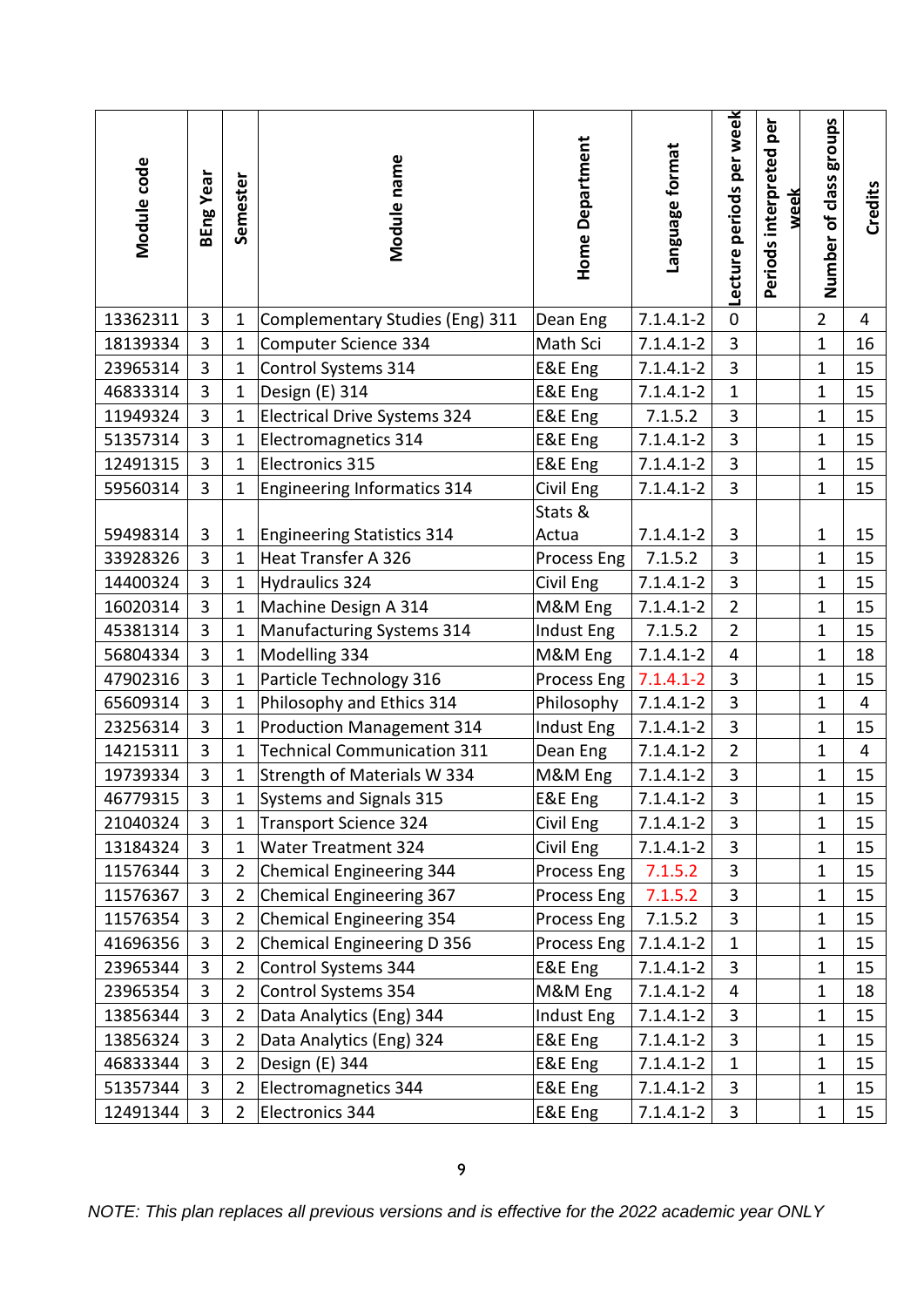| Module code | BEng Year                                                                                             | Semester       | Module name                          | <b>Home Department</b> | Language format | Lecture periods per week | Periods interpreted per<br>week | Number of class groups | Credits     |  |  |
|-------------|-------------------------------------------------------------------------------------------------------|----------------|--------------------------------------|------------------------|-----------------|--------------------------|---------------------------------|------------------------|-------------|--|--|
| 12491365    | 3                                                                                                     | $\overline{2}$ | Electronics 365                      | E&E Eng                | $7.1.4.1 - 2$   | $\overline{3}$           |                                 | $\mathbf{1}$           | 15          |  |  |
| 43915344    | 3                                                                                                     | $\overline{2}$ | <b>Energy Systems 344</b>            | E&E Eng                | 7.1.5.2         | 3                        |                                 | $\mathbf{1}$           | 15          |  |  |
| 18791354    | 3                                                                                                     | $\overline{2}$ | <b>Engineering Economics 354</b>     | Indust Eng             | $7.1.4.1 - 2$   | $\overline{\mathbf{3}}$  |                                 | $\mathbf 1$            | 15          |  |  |
| 39667354    | 3                                                                                                     | $\overline{2}$ | Geotechnique 354                     | Civil Eng              | $7.1.4.1 - 2$   | $\overline{3}$           |                                 | $\mathbf{1}$           | 15          |  |  |
| 14400354    | 3                                                                                                     | $\overline{2}$ | <b>Hydraulics 354</b>                | Civil Eng              | $7.1.4.1 - 2$   | $\overline{\mathbf{3}}$  |                                 | $\mathbf{1}$           | 15          |  |  |
| 53937354    | 3                                                                                                     | $\overline{2}$ | Industrial Management 354            | Indust Eng             | $7.1.4.1 - 2$   | $\overline{3}$           |                                 | $\mathbf{1}$           | 15          |  |  |
| 16039344    | 3                                                                                                     | $\overline{2}$ | Machine Design B 344                 | M&M Eng                | $7.1.4.1 - 2$   | $\overline{2}$           |                                 | $\mathbf 1$            | 15          |  |  |
| 47988345    | 3                                                                                                     | $\overline{2}$ | <b>Mineral Processing 345</b>        | Process Eng            | 7.1.5.2         | 3                        |                                 | $\mathbf{1}$           | 15          |  |  |
| 59528345    | 3                                                                                                     | $\overline{2}$ | Operations Research (Eng) 345        | Indust Eng             | $7.1.4.1 - 2$   | $\overline{3}$           |                                 | $\mathbf{1}$           | 15          |  |  |
| 46167344    | 3                                                                                                     | $\overline{2}$ | Quality Assurance 344                | Indust Eng             | $7.1.4.1 - 2$   | $\overline{2}$           |                                 | $\mathbf{1}$           | 15          |  |  |
| 36307354    | $\overline{3}$                                                                                        | $\overline{2}$ | <b>Structural Design 354</b>         | Civil Eng              | $7.1.4.1 - 2$   | $\overline{3}$           |                                 | $\mathbf{1}$           | 15          |  |  |
| 46779344    | 3                                                                                                     | $\overline{2}$ | Systems and Signals 344              | E&E Eng                | $7.1.4.1 - 2$   | 3                        |                                 | $\mathbf{1}$           | 15          |  |  |
| 19984354    | 3                                                                                                     | $\overline{2}$ | Theory of Structures 354             | Civil Eng              | $7.1.4.1 - 2$   | $\overline{3}$           |                                 | $\mathbf{1}$           | 15          |  |  |
| 59544344    | 3                                                                                                     | $\overline{2}$ | Thermofluid Dynamics 344             | M&M Eng                | $7.1.4.1 - 2$   | 3                        |                                 | $\mathbf{1}$           | 15          |  |  |
| 21040364    | 3                                                                                                     | $\overline{2}$ | <b>Transport Science 364</b>         | Civil Eng              | $7.1.4.1 - 2$   | $\overline{\mathbf{3}}$  |                                 | $\mathbf{1}$           | 15          |  |  |
| 40150342    | 3                                                                                                     | $\overline{2}$ | <b>Vacation Training 342</b>         | Civil Eng              | $7.1.4.1 - 2$   | $\pmb{0}$                |                                 | $\mathbf{1}$           | 0           |  |  |
| 40150351    | $\overline{3}$                                                                                        | $\overline{2}$ | Vacation Training 351                | Indust Eng             | $7.1.4.1 - 2$   | $\pmb{0}$                |                                 | $\mathbf{1}$           | $\mathbf 0$ |  |  |
| 40150341    | $\overline{3}$                                                                                        | $\overline{2}$ | <b>Vacation Training 341</b>         | M&M Eng                | $7.1.4.1 - 2$   | $\mathbf 0$              |                                 | $\mathbf{1}$           | $\mathbf 0$ |  |  |
| 40150361    | 3                                                                                                     | $\overline{2}$ | <b>Vacation Training 361</b>         | Process Eng            | $7.1.4.1 - 2$   | $\pmb{0}$                |                                 | $\mathbf{1}$           | $\mathbf 0$ |  |  |
| 23477354    | 3                                                                                                     | $\overline{2}$ | Vibration and Noise 354              | M&M Eng                | $7.1.4.1 - 2$   | $\overline{3}$           |                                 | $\mathbf{1}$           | 12          |  |  |
| 13363392    | 3                                                                                                     | Y              | Internship (Eng) 392                 | Dean Eng               | $7.1.4.1 - 2$   | $\pmb{0}$                |                                 | $\mathbf 1$            | 0           |  |  |
| 13363393    | 3                                                                                                     | Y              | Internship (Eng) 393                 | Dean Eng               | $7.1.4.1 - 2$   | $\mathbf 0$              |                                 | $\mathbf{1}$           | $\mathbf 0$ |  |  |
| 11576424    | 4                                                                                                     | $\mathbf{1}$   | Chemical Engineering 424             | Process Eng            | 7.1.8           | $\mathbf{3}$             |                                 | $\mathbf{1}$           | 15          |  |  |
| 11576426    | 4                                                                                                     | $\mathbf{1}$   | Chemical Engineering 426             | Process Eng            | 7.1.8           | $\mathbf{3}$             |                                 | $\mathbf 1$            | 15          |  |  |
| 59536414    | 4                                                                                                     | $\mathbf{1}$   | Computer Science E 414               | Math Sci               | 7.1.8           | 3                        |                                 | $\mathbf 1$            | 15          |  |  |
| 36153414    | 4                                                                                                     | $\mathbf{1}$   | Computer Systems 414                 | E&E Eng                | 7.1.8           | 3                        |                                 | $\mathbf 1$            | 15          |  |  |
| 23965414    | $\overline{4}$                                                                                        | $\mathbf{1}$   | Control Systems 414                  | E&E Eng                | 7.1.8           | 3                        |                                 | $\mathbf 1$            | 15          |  |  |
| 13856414    | 4                                                                                                     | $\mathbf{1}$   | Data Analytics (Eng) 414             | E&E Eng                | 7.1.8           | 3                        |                                 | $\mathbf{1}$           | 15          |  |  |
| 12491414    | 4                                                                                                     | $\mathbf{1}$   | Electronics 414                      | E&E Eng                | 7.1.8           | $\mathbf{3}$             |                                 | 1                      | 15          |  |  |
| 43915414    | 4                                                                                                     | $\mathbf{1}$   | <b>Energy Systems 414</b>            | E&E Eng                | 7.1.8           | 3                        |                                 | $\mathbf{1}$           | 15          |  |  |
| 43915424    | 4                                                                                                     | $\mathbf{1}$   | <b>Energy Systems 424</b>            | E&E Eng                | 7.1.8           | $\mathbf{3}$             |                                 | $\mathbf 1$            | 15          |  |  |
| 51365434    | 4                                                                                                     | $\mathbf{1}$   | Energy Systems M 434                 | M&M Eng                | 7.1.8           | 3                        |                                 | $\mathbf 1$            | 15          |  |  |
| 50431414    | 4                                                                                                     | $\mathbf{1}$   | <b>Environmental Engineering 414</b> | Process Eng            | 7.1.8           | 3                        |                                 | $\mathbf{1}$           | 15          |  |  |
| 41726414    | 4                                                                                                     | $\mathbf{1}$   | Finite Element Methods 414           | M&M Eng                | 7.1.8           | 3                        |                                 | $\mathbf 1$            | 15          |  |  |
|             | 10<br>NOTE: This plan replaces all previous versions and is effective for the 2022 academic year ONLY |                |                                      |                        |                 |                          |                                 |                        |             |  |  |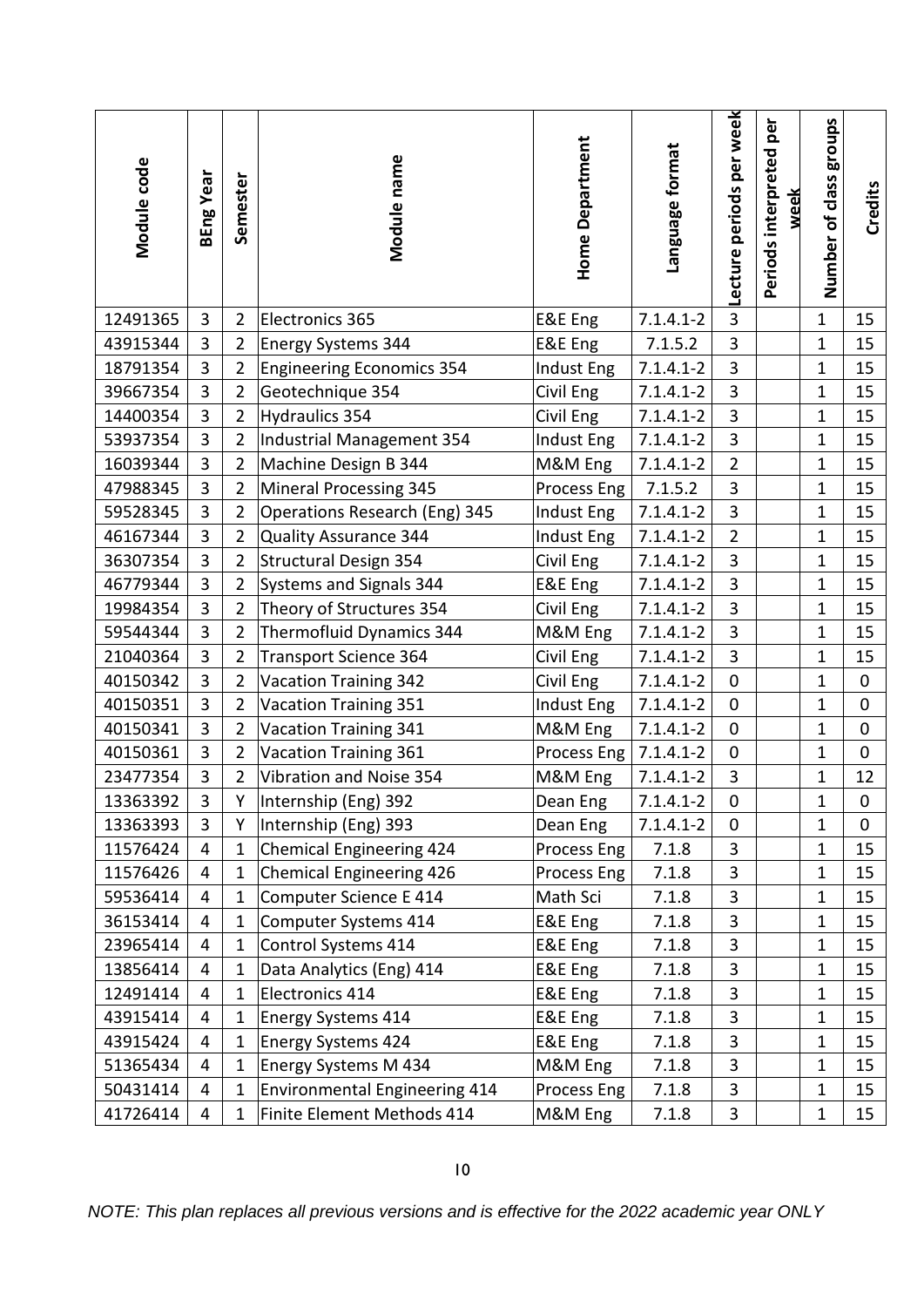| Module code | BEng Year                                                                                                       | Semester       | Module name                                    | <b>Home Department</b> | Language format | Lecture periods per week | Periods interpreted per<br>week | Number of class groups | Credits        |  |  |
|-------------|-----------------------------------------------------------------------------------------------------------------|----------------|------------------------------------------------|------------------------|-----------------|--------------------------|---------------------------------|------------------------|----------------|--|--|
| 33928414    | 4                                                                                                               | $\mathbf{1}$   | <b>Heat Transfer A 414</b>                     | M&M Eng                | 7.1.8           | $\overline{3}$           |                                 | $\mathbf{1}$           | 15             |  |  |
| 52124414    | 4                                                                                                               | $\mathbf{1}$   | High Frequency Technique 414                   | E&E Eng                | 7.1.8           | 3                        |                                 | $\mathbf{1}$           | 15             |  |  |
| 21350424    | 4                                                                                                               | $\mathbf{1}$   | <b>Hydraulic Engineering 424</b>               | Civil Eng              | 7.1.8           | 3                        |                                 | $\mathbf{1}$           | 15             |  |  |
| 14397424    | 4                                                                                                               | $\mathbf{1}$   | Hydrology 424                                  | Civil Eng              | 7.1.8           | 3                        |                                 | $\mathbf{1}$           | 15             |  |  |
| 44792414    | 4                                                                                                               | $\mathbf{1}$   | Industrial Ergonomics 414                      | Indust Eng             | 7.1.8           | $\overline{\mathbf{3}}$  |                                 | $\mathbf{1}$           | 15             |  |  |
| 48062414    | 4                                                                                                               | $\mathbf{1}$   | Information Systems 414                        | <b>Indust Eng</b>      | 7.1.8           | $\overline{2}$           |                                 | $\mathbf{1}$           | 15             |  |  |
| 11745414    | 4                                                                                                               | $\mathbf{1}$   | Maintenance Management 414                     | Indust Eng             | 7.1.8           | 3                        |                                 | $\mathbf{1}$           | 15             |  |  |
| 39292414    | 4                                                                                                               | $\mathbf{1}$   | Mechanical Engineering 414                     | M&M Eng                | 7.1.8           | 3                        |                                 | $\mathbf{1}$           | 15             |  |  |
| 50458424    | 4                                                                                                               | $\mathbf{1}$   | Mechatronics 424                               | M&M Eng                | 7.1.8           | $\mathbf{3}$             |                                 | $\mathbf{1}$           | 18             |  |  |
| 47988415    | 4                                                                                                               | $\mathbf{1}$   | <b>Mineral Processing 415</b>                  | Process Eng            | 7.1.8           | 3                        |                                 | $\mathbf 1$            | 15             |  |  |
| 53678414    | 4                                                                                                               | $\mathbf{1}$   | Numerical Fluid Dynamics 414                   | M&M Eng                | 7.1.8           | 3                        |                                 | $\mathbf{1}$           | 15             |  |  |
| 59528415    | 4                                                                                                               | $\mathbf{1}$   | Operations Research (Eng) 415                  | Indust Eng             | 7.1.8           | 3                        |                                 | $\mathbf 1$            | 15             |  |  |
| 65609414    | 4                                                                                                               | $\mathbf{1}$   | Philosophy and Ethics 414                      | Philosophy             | 7.1.8           | $\overline{2}$           |                                 | $\mathbf{1}$           | $\overline{4}$ |  |  |
| 30279418    | 4                                                                                                               | $\mathbf{1}$   | Project (Civil Engineering) 418                | Civil Eng              | 7.1.8           | $\mathbf 1$              |                                 | $\mathbf{1}$           | 30             |  |  |
| 51993412    | 4                                                                                                               | $\mathbf{1}$   | <b>Project Management 412</b>                  | Indust Eng             | 7.1.8           | 3                        |                                 | $\mathbf{1}$           | 12             |  |  |
| 36307424    | 4                                                                                                               | $\mathbf{1}$   | <b>Structural Design 424</b>                   | Civil Eng              | 7.1.8           | $\mathbf{3}$             |                                 | $\mathbf{1}$           | 15             |  |  |
| 46779414    | 4                                                                                                               | $\mathbf{1}$   | Systems and Signals 414                        | E&E Eng                | 7.1.8           | 3                        |                                 | $\mathbf{1}$           | 15             |  |  |
| 20419414    | 4                                                                                                               | $\mathbf{1}$   | Telecommunication 414                          | E&E Eng                | 7.1.8           | 3                        |                                 | $\mathbf{1}$           | 15             |  |  |
| 21040434    | 4                                                                                                               | $\mathbf{1}$   | <b>Transport Science 434</b>                   | Civil Eng              | 7.1.8           | 3                        |                                 | $\mathbf{1}$           | 15             |  |  |
| 36315446    | 4                                                                                                               | $\overline{2}$ | Advanced Design (Civil) 446                    | Civil Eng              | 7.1.8           | $\overline{2}$           |                                 | $\mathbf{1}$           | 15             |  |  |
| 13362441    | 4                                                                                                               | $\overline{2}$ | Complementary Studies (Eng) 441                | Dean Eng               | 7.1.8           | $\pmb{0}$                |                                 | 1                      | $\overline{4}$ |  |  |
| 13362451    | 4                                                                                                               | $\overline{2}$ | Complementary Studies (Eng) 451                | M&M Eng                | 7.1.8           | $\overline{2}$           |                                 | $\mathbf{1}$           | 4              |  |  |
| 51373454    | 4                                                                                                               | $\overline{2}$ | Engineering Management 454                     | Civil Eng              | 7.1.8           | 5                        |                                 | $\mathbf 1$            | 15             |  |  |
| 59501444    | 4                                                                                                               | $\overline{2}$ | Enterprise Design 444                          | Indust Eng             | 7.1.8           | $\overline{2}$           |                                 | 1                      | 15             |  |  |
| 59455444    | $\overline{4}$                                                                                                  | $\overline{2}$ | Entrepreneurship (Eng) 444                     | E&E Eng                | 7.1.8           | 3                        |                                 | $\mathbf{1}$           | 15             |  |  |
| 50431442    | 4                                                                                                               | $\overline{2}$ | <b>Environmental Engineering 442</b>           | Process Eng            | 7.1.8           | 3                        |                                 | $\mathbf 1$            | 8              |  |  |
| 50431452    | 4                                                                                                               | $\overline{2}$ | <b>Environmental Engineering 452</b>           | Civil Eng              | 7.1.8           | $\mathbf{3}$             |                                 | $\mathbf{1}$           | 8              |  |  |
| 10618442    | 4                                                                                                               | $\overline{2}$ | Industrial Practice 442                        | Indust Eng             | 7.1.8           | $\overline{2}$           |                                 | $\mathbf{1}$           | 8              |  |  |
| 23256444    | 4                                                                                                               | $\overline{2}$ | <b>Production Management 444</b>               | Indust Eng             | 7.1.8           | 3                        |                                 | $\mathbf{1}$           | 12             |  |  |
| 99913444    | 4                                                                                                               | $\overline{2}$ | <b>Introductory Systems Engineering</b><br>444 | M&M Eng                | 7.1.8           | $\mathbf{3}$             |                                 | $\mathbf{1}$           | 15             |  |  |
| 30279458    | 4                                                                                                               | $\overline{2}$ | Project (Civil Engineering) 458                | Civil Eng              | 7.1.8           | $\mathbf{1}$             |                                 | $\mathbf{1}$           | 30             |  |  |
| 46795448    | 4                                                                                                               | $\overline{2}$ | Project (E) 448                                | E&E Eng                | 7.1.8           | 0                        |                                 | $\mathbf 1$            | 45             |  |  |
| 59471444    | 4                                                                                                               | $\overline{2}$ | Quality Management 444                         | Indust Eng             | 7.1.8           | $\overline{2}$           |                                 | $\mathbf{1}$           | 15             |  |  |
|             | $\mathbf{H}$<br>NOTE: This plan replaces all previous versions and is effective for the 2022 academic year ONLY |                |                                                |                        |                 |                          |                                 |                        |                |  |  |